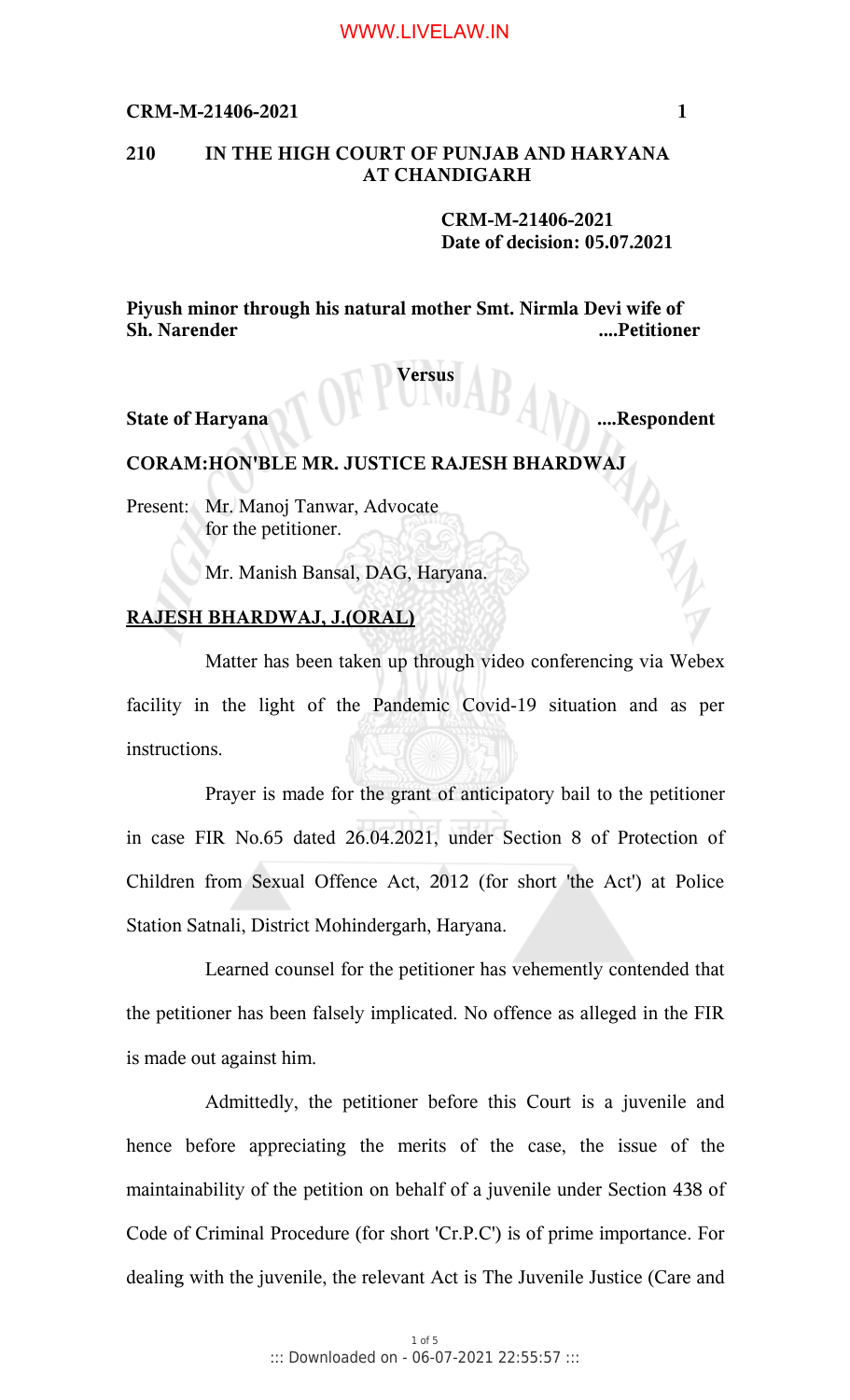Protection of Children) Act, 2015 (for short 'the Act'), which is a complete Code in itself and has specific provision for dealing with the child in conflict with law. Section 10 deals with apprehension of the child alleged to be in conflict with law and Section 12 pertains to bail to a person who is apparently a child alleged to be in conflict with law. The legislature mandates that as soon as a child is apprehended by the police, he shall be produced before the Board without any loss of time. The provisions of Section 12 would show that when any child in conflict with law is brought before a Board then such person notwithstanding anything contained in the Cr.P.C. or in any other law for the time being in force, be released on bail with or without surety. Proviso to this Section 12 further mandates that if it appears to the Board that there are reasonable grounds for believing that the release of the child in conflict with law, is likely to bring that person in association with any known criminal or expose the said person to moral, physical or psychological danger or the person's release would defeat the ends of justice then the Board shall record the reasons for denying the bail.

Whereas the provisions of Section 438 Cr.P.C. are enumerated for granting the bail to the person who has apprehension of arrest. A reading of provisions of Section 438 Cr.P.C. vis-a-vis of relevant provisions of the Act would show that a juvenile cannot be arrested and thus, there is no question of apprehension of his arrest. Hence, the petition under Section 438 Cr.P.C. is not maintainable in case of a juvenile. A similar controversy came up before the Hon'ble Division Bench of the High Court of Madras in *K.Vignesh Vs. State rep. By the The Inspector of Police, C-3, Seven Wells Police Station, Chennai-600079, 2017 SCC OnLine Mad 28442,* and Hon'ble Division Bench while dealing with the issue appreciated various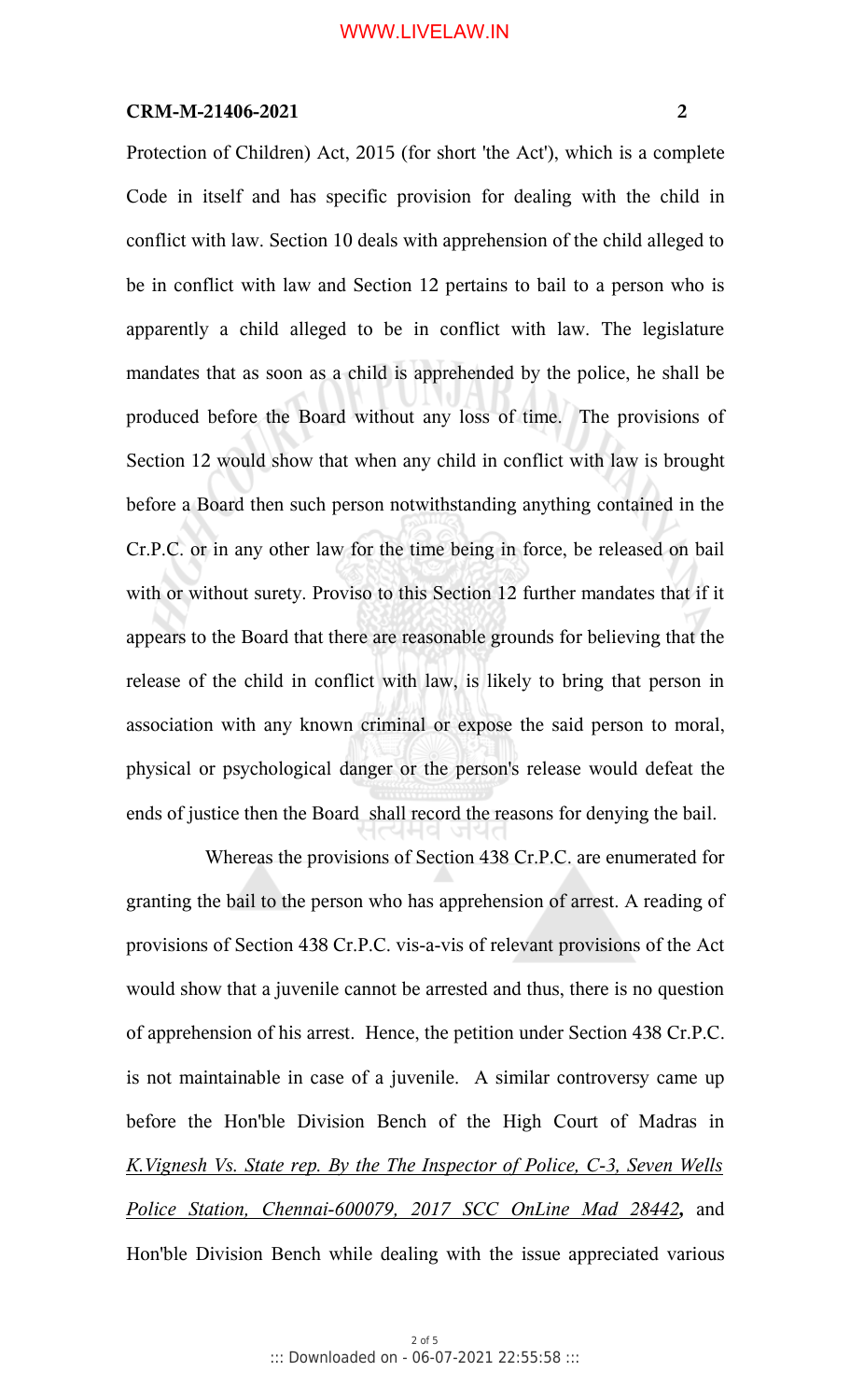#### provisions and observed in Para No.11 as under:-

*"11. While enacting the Juvenile Justice (Care and Protection of Children) Act, 2015, the Legislature was well aware of Chapter V of the Code of Criminal Procedure more particularly Section 46 of the Code of Criminal Procedure as to how a person could be arrested. Had it been the intention of the Legislature, that a police officer should be empowered to arrest a child in conflict with law, the Legislature would have very well used the expression 'arrest' instead of using the expression 'apprehend' in Section 10 of the Juvenile Justice (Care and Protection of Children) Act, 2015. In our considered view, the Legislature has, thus, consciously omitted to use the expression 'arrest' in Section 10 of the Act, which means that the Legislature did not want to empower the police to arrest a child in conflict with law. The Legislature, being aware of the consequences that ensue the arrest, has avoided to empower the police to arrest a child in conflict with law. At the same time, the child in conflict with law cannot be let free as it would not be in the interest of the child in conflict with law as well as the society. Therefore, the Legislature had obviously thought it fit to give only a limited power to the police. In other words, the Legislature has empowered the police simply to apprehend a child in conflict with law and immediately, without any delay, cause his production before the Juvenile Justice Board. The Juvenile Justice Board has also not been empowered to pass any order of remand of the child in conflict with law either with the police or in jail. The proviso to Section 10 of the Act makes it very clear that in no case a child alleged to be in conflict with law shall be placed in a police lock-up or lodged in a jail. The Board has been obligated to send the child either to an observation home or a place of safety. There are lot of other safeguards in the Act as well as in the Juvenile Justice (Care and Protection of Children) Model Rules, 2016 to ensure that the child so apprehended by a police or any other authority shall not in any manner be disturbed emotionally, psychological or physically. Thus, a reading of the entire scheme of the Act would inform that no authority, including the police, has been empowered to arrest a child in conflict with law but instead the child in conflict with law could only be apprehended and produced before the Juvenile Justice Board.".*

Finally in the concluding Para No.16, it was observed as follows:-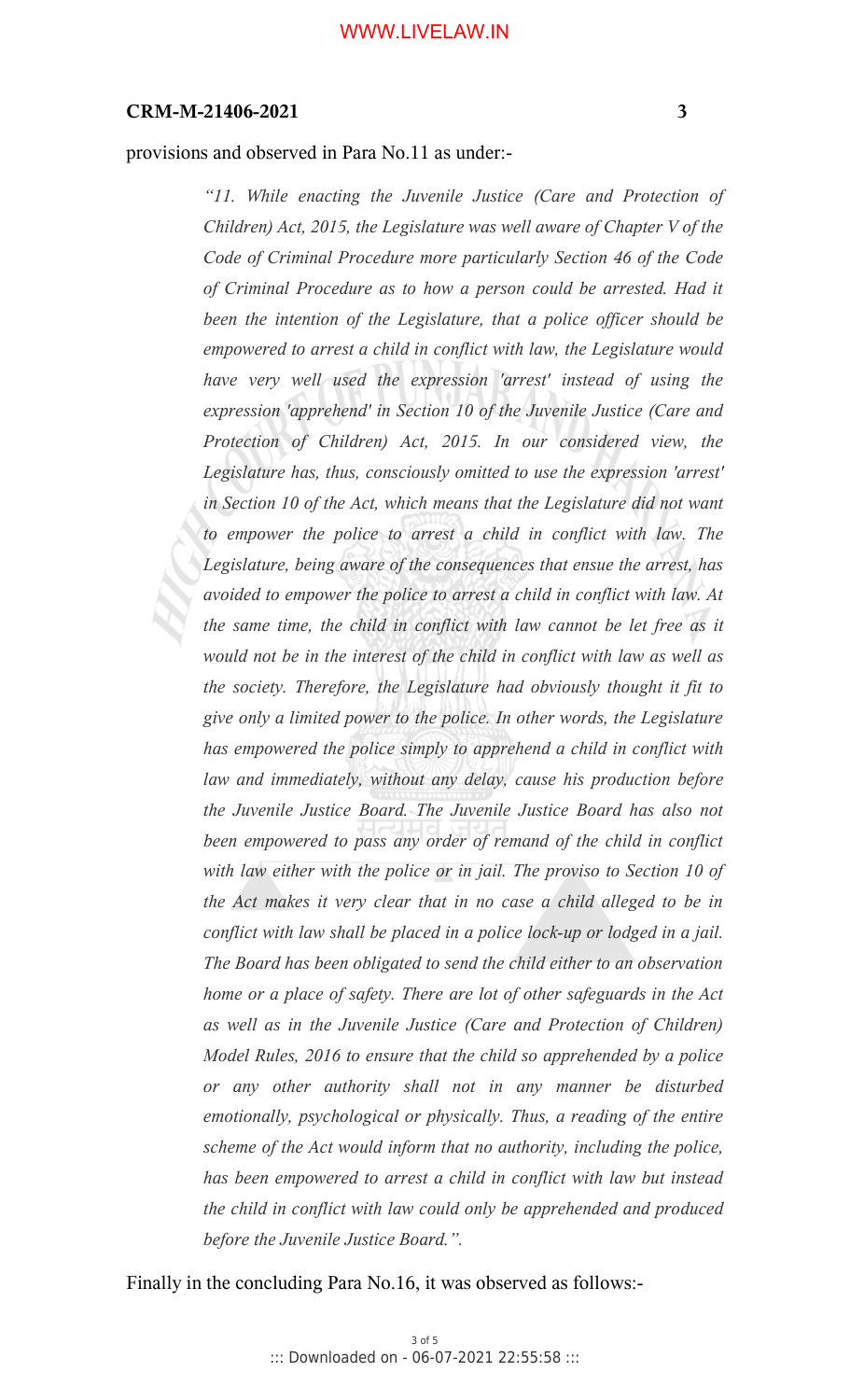*"16. Thus, there are lot of safeguards provided to the child in conflict with law in the event the child is apprehended by the police. In the light of these safeguards, and in the light of the legal position that the child in conflict with law cannot be arrested, the child in conflict with law need not apply for anticipatory bail. The legislature has consciously did not empower the police to arrest a child in conflict with law. Thus, it is manifestly clear that an application seeking anticipatory bail under Section 438 Cr.P.C. at the instance of a child in conflict with law is not at all maintainable. Similarly, a direction to the Juvenile Justice Board to release the child in conflict with law cannot be issued by the High Court in exercise of its inherent power saved under Section 482 Cr.P.C. Thus, we approve the view of the Hon'ble Mr.Justice P.N.Prakash in Ajith Kumar Vs. State, reported in 2016 (2) CTC 63 and we are impelled to overrule all the other orders wherein conflicting views have been expressed. Accordingly, we answer the reference."* 

The view taken by the Hon'ble Division Bench of Madras High Court was followed by the Hon'ble Single Bench of Telangana High Court case titled as *Mr. Mohammed Bin Ziyad, a minor, represented by his mother Smt. Noor Vs. The State of Telangana and another* (WP No.12422 of 2021 decided on 21.6.2021) wherein again the issue in question was appreciated and view taken by the Hon'ble Division Bench of Madras High Court was followed in Para No.16 of the judgment which observed as under:-

> *"16. It is also relevant to note that the said issue of maintainability of anticipatory bail filed by the juvenile is no more res integra. A Division Bench of the Madras High Court in K. Vignesh v. State rep.by the Inspector of Police had an occasion to consider the said aspect. The Division Bench after considering various provisions including Section - 438 of Cr.P.C. and Section - 12 of the JJ Act, 2015 and also the fact that lot of safeguards were provided to the child in conflict with law in the event the child is apprehended by the police held that the child in conflict with law cannot be arrested, the child in conflict with law need not apply for anticipatory bail. The legislature has consciously did not*